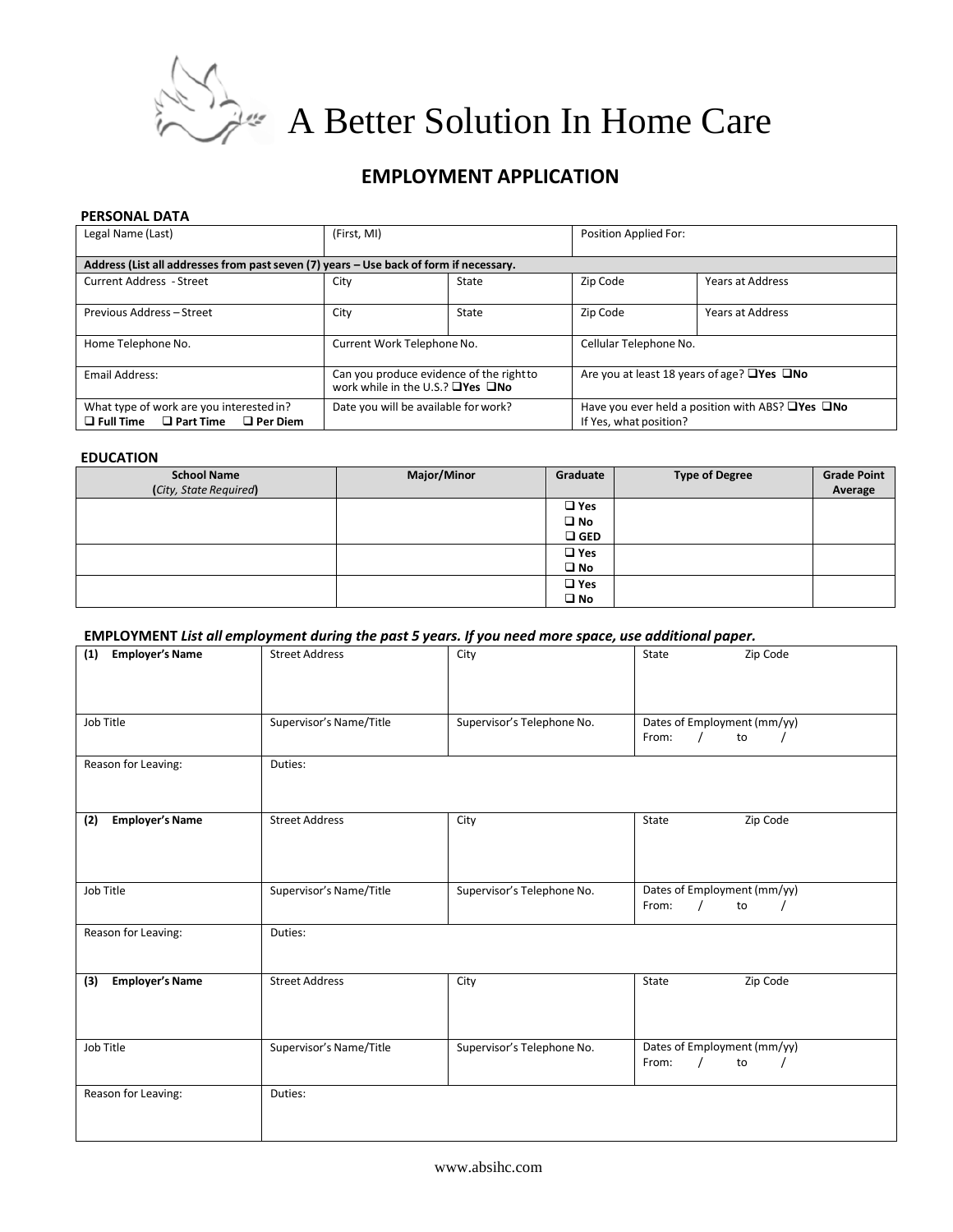| <b>COMPUTER SKILLS</b> |                                                                   |
|------------------------|-------------------------------------------------------------------|
| Typing                 | Software programs which you have experience with (if applicable): |
| wpm                    |                                                                   |
|                        |                                                                   |

#### **LANGUAGES**

| Language #1 | $\square$ Speak | Language #2 | $\Box$ Speak    | Language #3 | $\square$ Speak |
|-------------|-----------------|-------------|-----------------|-------------|-----------------|
|             | $\Box$ Read     |             | $\square$ Read  |             | $\square$ Read  |
|             | $\Box$ Write    |             | $\square$ Write |             | $\Box$ Write    |

#### **BACKGROUND INFORMATION**

When completing this section, do not disclose information regarding convictions that have been judicially erased, sealed, expunged, eradicated, impounded or dismissed. Do not disclose information regarding juvenile court convictions or minor traffic violations. A conviction record does not automatically bar you from employment.

- 1. In the past seven (7) years, have you been convicted of any felony? **Yes No**
- 2. In the past seven (7) years, have you been convicted of any misdemeanor? **□ Yes □ No**
- 3. If you answered "Yes" to either of the questions above, please explain completely:

#### **BUSINESS REFERENCES**

| Name | <b>Job Title</b> | <b>Address</b> | <b>Telephone Number</b> |
|------|------------------|----------------|-------------------------|
|      |                  |                |                         |
|      |                  |                |                         |
|      |                  |                |                         |
|      |                  |                |                         |
|      |                  |                |                         |
|      |                  |                |                         |
|      |                  |                |                         |
|      |                  |                |                         |

#### **PLEASE INDICATE YOUR SCHEDULE AVAILABILITY, TRAVEL AVAILABILITY ANDSKILLS**

| <b>Please check DAYS</b>                                  |     |                   |     |       |                                              |           |              | Comments:                                                                                                                                         |        |
|-----------------------------------------------------------|-----|-------------------|-----|-------|----------------------------------------------|-----------|--------------|---------------------------------------------------------------------------------------------------------------------------------------------------|--------|
| available                                                 | Sun | Mon               | Tue | Wed   | Thu                                          | Fri       | Sat          |                                                                                                                                                   |        |
| <b>Please check SHIFTS</b>                                |     |                   |     |       |                                              |           |              |                                                                                                                                                   | Other: |
| available                                                 |     | Morning Afternoon | PM  | Night | 1-2 hours                                    | 2-4 hours | $4 - 8$ hrs. | 8-12 hrs.                                                                                                                                         |        |
| Number of WEEKENDS available to work per month            |     |                   |     |       | Which holidays are you available to<br>work? |           |              | $\Box$ New Year's Day<br>$\square$ Memorial Day<br>$\Box$ Independence Day<br>$\Box$ Labor Day<br>$\Box$ Thanksgiving Day<br>$\Box$ Christmas Day |        |
| How many MILES are you willing to drive to and from work? |     |                   |     |       |                                              | Comments: |              |                                                                                                                                                   |        |

### **CLIENTS YOU ARE NOT WILLING/ABLE TO WORKWITH**

| Dementia/Alzheimer's        | $\square$ Smokers                                            |
|-----------------------------|--------------------------------------------------------------|
| $\Box$ Mental Retardation   | $\Box$ Pets (Specify): $\Box$ Cats $\Box$ Dogs $\Box$ Other: |
| $\Box$ Behavioral Disorders | $\Box$ Females                                               |
| $\Box$ Elderly (over 65)    | $\square$ Males                                              |
| $\Box$ HIV Positive/AIDS    | $\Box$ Client use of medically prescribed marijuana          |
| □ Other (Specify):          |                                                              |

#### **TRANSPORTATION**

| What type of transportation do you use?                                            | $\Box$ Car $\Box$ Bus $\Box$ Bike $\Box$ Other:                                   |
|------------------------------------------------------------------------------------|-----------------------------------------------------------------------------------|
| Do you have a valid Driver License? $\Box$ Yes $\Box$ No                           | <b>Expiration Date:</b><br>DL#:                                                   |
| Are you willing to transport clients in your private vehicle? $\Box$ Yes $\Box$ No | Are you willing to drive a client's vehicle? $\Box$ Yes $\Box$ No                 |
| Do you have auto insurance? $\Box$ Yes $\Box$ No                                   | Are you willing to escort a client on public transportation? $\Box$ Yes $\Box$ No |
| Are you willing to escort a client in their own vehicle? $\Box$ Yes $\Box$ No      | Comments:                                                                         |